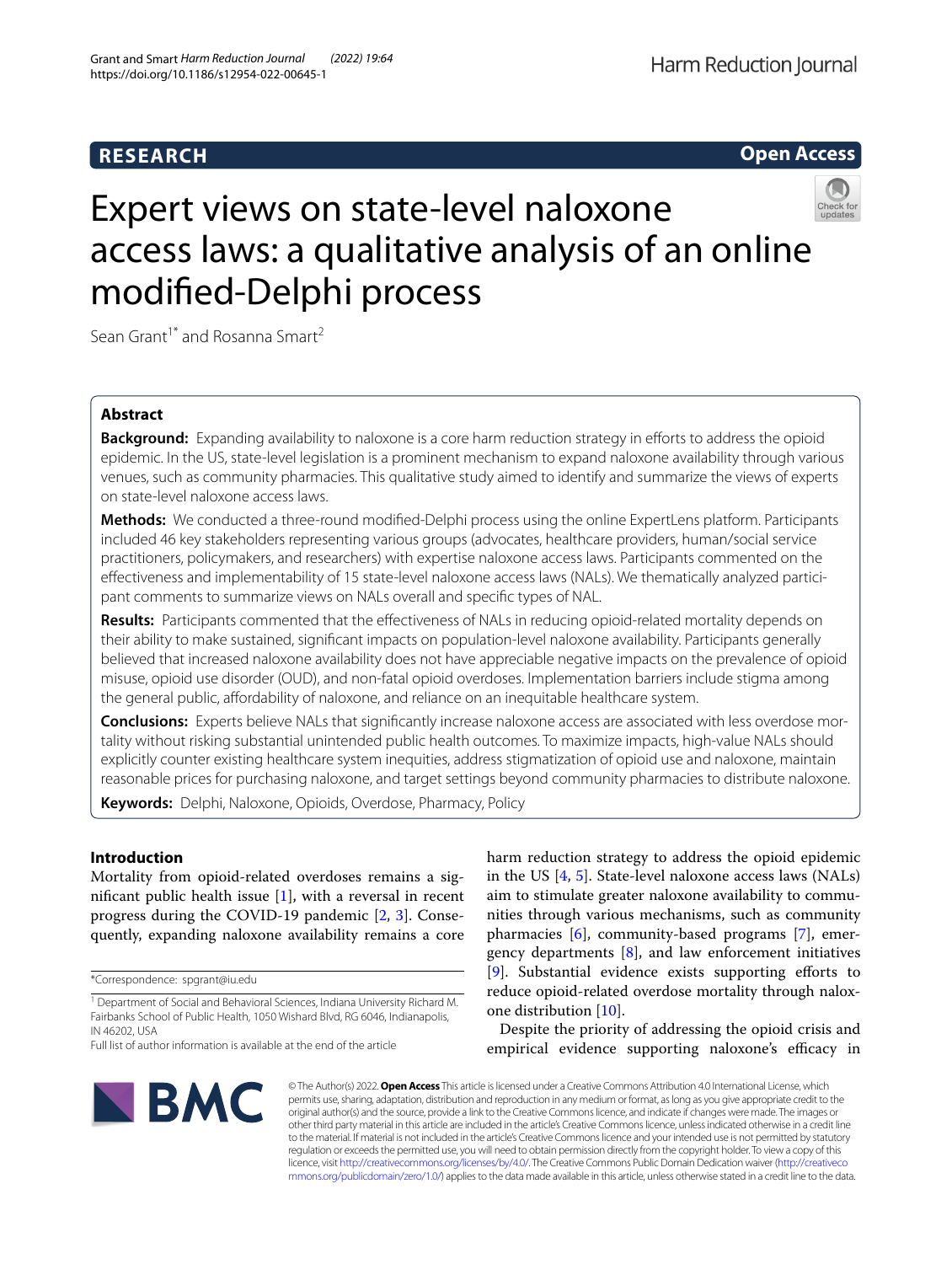reversing overdoses, there is substantial variation in state adoption of NALs  $[11]$  $[11]$ , mixed results for the effectiveness of different NAL components  $[12–16]$  $[12–16]$ , and growing partisanship regarding how best to address the crisis [[17\]](#page-11-13). In the absence of clear and direct empirical evidence, formal consensus methods can help clarify what experts believe is (not) efective and implementable [[18,](#page-11-14) [19](#page-11-15)]. Previous work found expert consensus on the average efectiveness and implementability of various state-level NALs [[20\]](#page-11-16), but there are numerous contextual considerations that may mediate or moderate the efects of policies as implemented in practice. Furthermore, given variability in potential barriers to efective and equitable implementation of NALs  $[21–25]$  $[21–25]$ , it is important to clarify whether and why experts believe various policy options are (not) implementable. The objective of this qualitative study is summarizing experts' rationale for ratings in an onlinemodifed Delphi process on the extent to which NALs are efective, acceptable, feasible, afordable, and equitable.

# **Material and methods**

The study was deemed exempt by the RAND Human Subjects Protection Committee (ID-2018–0506). We prospectively registered the study on the Open Science Framework (<https://osf.io/f4hk8/>). A separate manuscript reports quantitative fndings from the online modifed-Delphi process [[20\]](#page-11-16). We developed this manuscript using the Standards for Reporting Qualitative Research [[26\]](#page-11-19).

#### **Qualitative approach and researcher refexivity**

Our study was guided by the GRADE Evidence-to-Decision (EtD) Framework, which facilitates structured and transparent use of evidence to inform public health recommendations and decisions [[27\]](#page-11-20). Our qualitative approach involved a post-positivist research paradigm employing a combination of coding grounded in the data and thematic analysis informed by constructs in the GRADE EtD Framework. The study authors have training in social science disciplines that emphasize evidence-informed decision-making and generally privilege quantitative methods for causal inference.

# **Sampling strategy**

We recruited participants identifying with one of several stakeholder groups (advocates, healthcare providers, human or social service practitioners, policymakers, and researchers). We frst developed a recruitment list from published research related to NALs, project advisory board suggestions, and relevant organizations' member lists. We also used a "snowball sampling" approach allowing approached stakeholders to nominate further participants. We then emailed a recruitment survey to potential participants to indicate whether they would be willing to participate in the online modifed-Delphi process, ofering a \$300 gift card or prepaid debit card for study completion. Individuals indicating interest provided demographic data and stated their preference to participate in the panel focused on either (a) efectiveness or (b) implementability of NALs. Participants electronically provided informed consent, which included information about sharing de-identifed information and assurances of protecting confdentiality of responses and discussion comments. We aimed to recruit 40–80 participants (20– 40 participants per panel), based on guidance for online expert panels that aim to engage large, diverse, and geographically-distributed groups of stakeholders in consensus exploration [\[28](#page-12-0)].

#### **Data collection**

We conducted two online modifed-Delphi panels concurrently during summer 2020 using RAND's ExpertLens system: one on NAL efectiveness and another on their implementability. We explicitly instructed participants that, while there are several critically important channels for naloxone distribution, we specifcally were interested in understanding policies that target naloxone access and distribution through pharmacies (e.g., chain pharmacies, independent community pharmacies). In Round One, participants rated each policy on four outcomes (Efectiveness Panel) or implementability criteria (Implementation Panel). In Round Two, participants explored areas of agreement and disagreement by discussing Round One results in an anonymous, asynchronous online forum. In Round Three, participants re-rated Round One results following Round Two discussion [\[29](#page-12-1)]. Each round takes participants approximately one hour to complete and remains open for one to three weeks.

We constructed a list of 15 NALs through an iterative process of feedback from the project's advisory board and cognitive testing on the ExpertLens platform (see Table [1\)](#page-2-0). We developed criteria for assessing each policy using the GRADE EtD Framework [\[27](#page-11-20)] and APEASE framework from the Behaviour Change Wheel [\[30](#page-12-2)]. These frameworks underlie prominent approaches to evidence-informed decision-making via explicit criteria on the efectiveness, acceptability, feasibility, afordability and equitability of interventions under consideration (see Table [2](#page-3-0)).

#### **Data analysis**

To examine stakeholders' views on NAL efectiveness and implementability, we systematically coded all comments from the two rating rounds and discussion round [[31](#page-12-3),  $32$ ]. The first author (SG) initially grouped all comments by NAL and criterion, ordered comment groupings by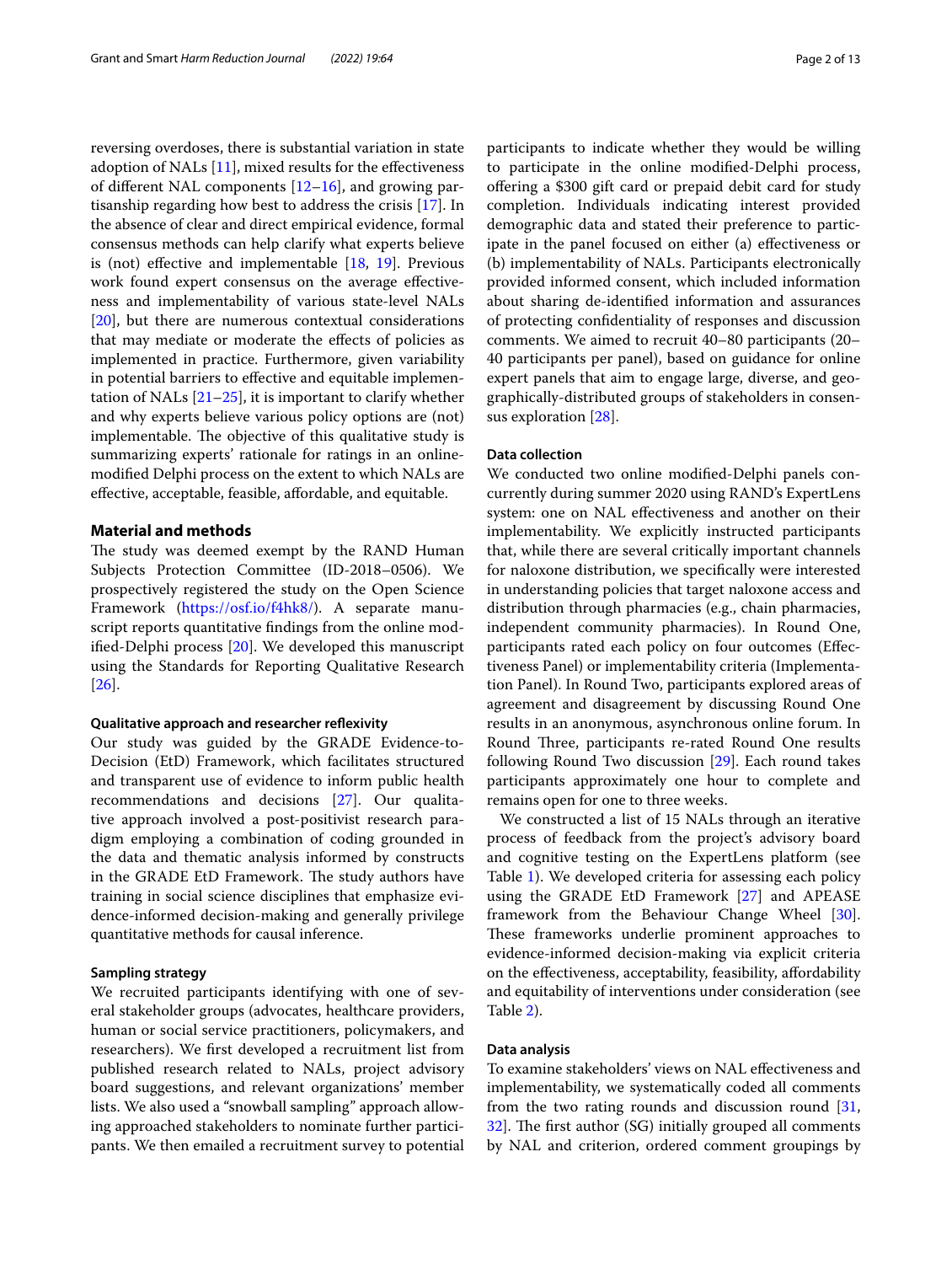# <span id="page-2-0"></span>**Table 1** State-level naloxone access laws

| Category                        | Policy                                                                  | <b>Definition</b>                                                                                                                                                                                                                                                                                                                                                                        |
|---------------------------------|-------------------------------------------------------------------------|------------------------------------------------------------------------------------------------------------------------------------------------------------------------------------------------------------------------------------------------------------------------------------------------------------------------------------------------------------------------------------------|
| Liability policies              | Liability protections for prescribers                                   | Provide legal protections for healthcare professionals<br>who prescribe naloxone in accordance with state law.<br>Protections can extend to criminal liability; civil liability;<br>and administrative, licensing, and professional discipli-<br>nary action by the prescriber's professional licensure (or<br>similar) entity                                                           |
|                                 | Liability protections for dispensers                                    | Provides liability protections for pharmacists who<br>dispense naloxone in accordance with state law. Protec-<br>tions can extend to criminal liability; civil liability; and<br>administrative, licensing, and disciplinary action by the<br>state board of pharmacy (or similar entity)                                                                                                |
|                                 | Liability protections for administration of naloxone                    | Provide liability protections to laypersons or nonmedical<br>professionals (e.g., law enforcement officers) who admin-<br>ister naloxone. Protections can extend to criminal liability;<br>civil liability; and professional sanctions                                                                                                                                                   |
| Education/training requirements | Prescriber provision of education or training to naloxone<br>recipients | Requires prescribers of naloxone to offer overdose<br>training and/or education to the recipient of a naloxone<br>prescription                                                                                                                                                                                                                                                           |
|                                 | Dispenser provision of education or training to naloxone<br>recipient   | Requires pharmacists to offer overdose training and/or<br>education to the recipient of a naloxone prescription                                                                                                                                                                                                                                                                          |
| Co-prescribing naloxone         | Co-prescribing laws based on opioid dosage only                         | Require doctors to prescribe naloxone to patients taking<br>high doses of opioid painkillers                                                                                                                                                                                                                                                                                             |
|                                 | Co-prescribing laws based on more than opioid dosage                    | Require doctors to prescribe naloxone to patients who<br>have other risk indicators for opioid overdose above<br>and beyond taking high doses of opioid painkillers (e.g.,<br>patients in opioid treatment programs, patients with a<br>prior history of opioid use disorder or overdose)                                                                                                |
| Layperson accessibility         | Third party prescription                                                | Allows a healthcare provider with naloxone-prescribing<br>authority to prescribe to an at-risk person's family mem-<br>ber, friend, and/or other person in a position to assist the<br>at-risk person in the event of an opioid-related overdose                                                                                                                                         |
|                                 | Over-the-counter pharmacy supply                                        | Makes naloxone available as an ordinary retail purchase<br>that does not require a prescription. For this policy,<br>assume that the US Food and Drug Administration has<br>changed the prescribing status of naloxone from prescrip-<br>tion-only to over-the-counter status                                                                                                            |
| Expanded pharmacy access        | Population-based collaborative agreement                                | Pharmacists are given permission to voluntarily enter into<br>collaborative agreements (or standing orders) with physi-<br>cians and other providers to dispense naloxone to eligible<br>patients without a patient-specific prescription according<br>to patient criteria and instructions defined by the author-<br>izing prescriber                                                   |
|                                 | Statewide standing or protocol order                                    | Establish a statewide framework that allows any pharma-<br>cist in the state (who meets qualifications specified in the<br>protocol) to dispense naloxone without a patient-specific<br>prescription under the pre-defined conditions outlined in<br>the order. Unlike collaborative practice agreements, this<br>policy does not require pharmacists to have a partnering<br>prescriber |
|                                 | Pharmacist prescriptive authority                                       | Involves the legislature expanding pharmacist scope<br>of practice to allow pharmacists to directly prescribe<br>or furnish naloxone to patients without any physician<br>involvement                                                                                                                                                                                                    |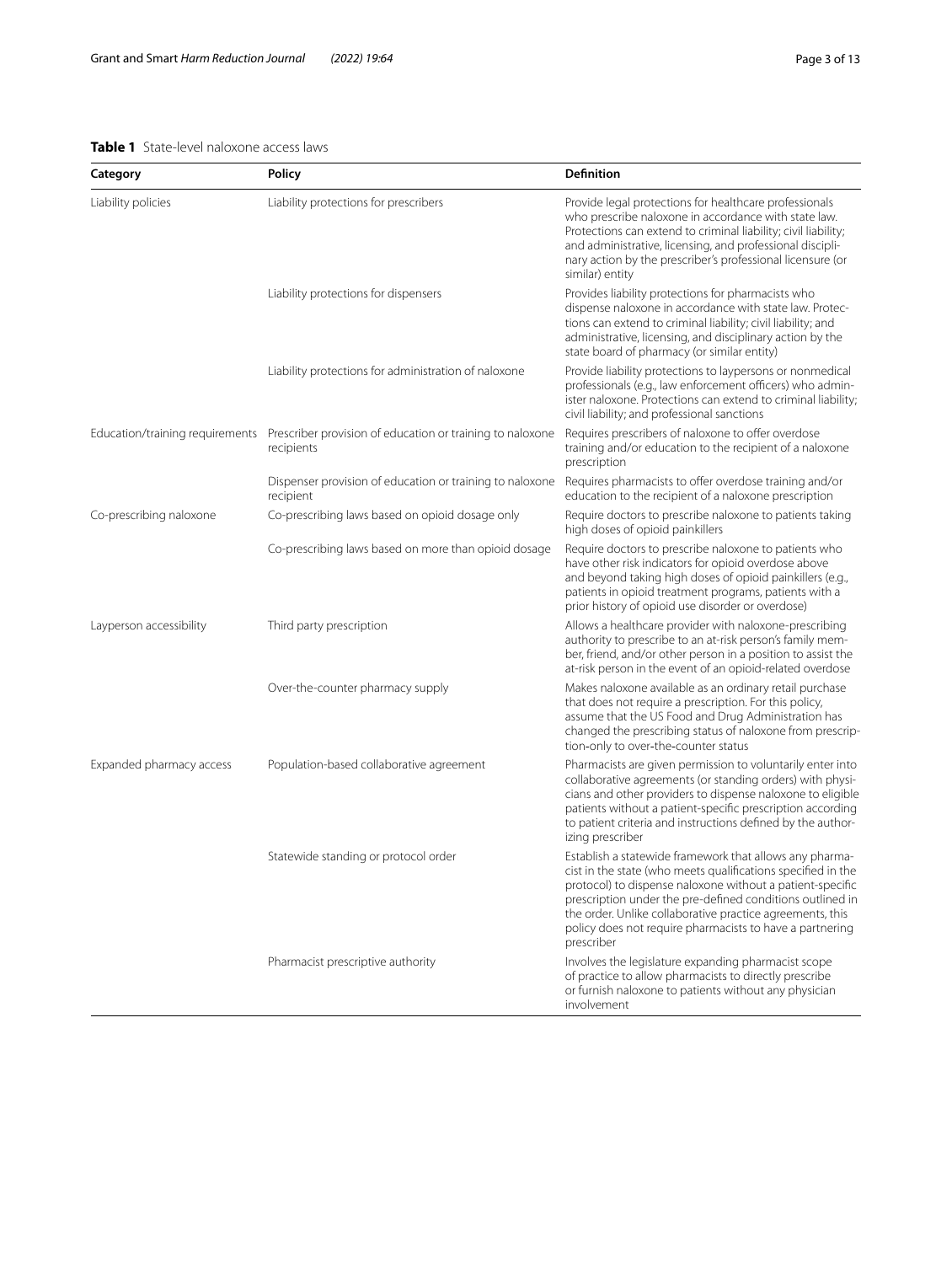# **Table 1** (continued)

| Category           | <b>Policy</b>                                                | <b>Definition</b>                                                                                                                                                                                                          |
|--------------------|--------------------------------------------------------------|----------------------------------------------------------------------------------------------------------------------------------------------------------------------------------------------------------------------------|
| Cost subsidization | Insurance coverage                                           | Requires health insurance plans to provide coverage for at<br>least one generic opioid antagonist and device approved<br>to treat opioid overdose (e.g., naloxone) without prior<br>authorization                          |
|                    | State subsidies for naloxone purchase through insur-<br>ance | Involves states providing co-pay assistance to individuals<br>purchasing naloxone through health insurance plans that<br>include prescription coverage, including Medicaid and<br>Medicare as well as commercial insurance |
|                    | Statewide "free naloxone"                                    | Allows any resident to visit any pharmacy across the state<br>and anonymously obtain naloxone at no cost without an<br>individual prescription or appointment                                                              |

<span id="page-3-0"></span>

| <b>Table 2</b> Criteria for assessing state-level naloxone access laws |  |
|------------------------------------------------------------------------|--|
|------------------------------------------------------------------------|--|

| <b>Domain</b>        | Criterion                      | <b>Definition</b>                                                                                                                                                                                |
|----------------------|--------------------------------|--------------------------------------------------------------------------------------------------------------------------------------------------------------------------------------------------|
| <b>Effectiveness</b> | Naloxone pharmacy distribution | Amount of naloxone dispensed through retail pharmacies (e.g., chain pharmacy stores, inde-<br>pendent community pharmacies)                                                                      |
|                      | Opioid use disorder prevalence | Percentage of the general population with a pattern of opioid use leading to clinically and func-<br>tionally significant impairment, health problems, or failure to meet major responsibilities |
|                      | Nonfatal opioid overdose       | Per capita rates of nonfatal overdose related to opioids, including opioid analgesics (e.g., oxyco-<br>done), illegal opioids (e.g., heroin), and synthetic opioids (e.g., fentanyl)             |
|                      | Opioid overdose mortality      | Per capita rates of fatal opioid overdose                                                                                                                                                        |
| Implementability     | Acceptability                  | The extent to which the policy is acceptable to the general public in the state or community<br>where the policy has been enacted                                                                |
|                      | Feasibility                    | The extent to which it is feasible for a state or community that has enacted the policy to imple-<br>ment it as intended                                                                         |
|                      | Affordability                  | The extent to which the resources (costs) required to implement the policy are affordable from a<br>societal perspective                                                                         |
|                      | Equity                         | The extent to which the policy is equitable in its impact on health outcomes across populations<br>of people who use opioids                                                                     |

stakeholders' numeric ratings, and thoroughly read and re-read the material [\[33](#page-12-5), [34](#page-12-6)]. SG then conducted lineby-line coding, relating the raw data to codes that were grounded in the data itself and that emerged through constant comparison and refnement during coding. Lastly, SG systematically indexed the codes into preliminary themes, revised and integrated similar themes, relabeled the fnal themes, and identifed quotations best exemplifying themes. The second author (RS) reviewed all codes, themes, and supporting quotations.

## **Results**

Of 94 potential participants, 46 (48.9%) agreed to participate: 24 in the panel on NAL efectiveness (Panel A) and 22 in the panel on NAL implementability (Panel B). Most panelists were female (54%), White Non-Hispanic (78%), identifed as researchers (61%), and resided in the Northeast (41%). We did not identify any discernable differences in fnal themes by participant demographics. Overall, participants provided 2,658 comments: 1,479 in Round One (698 in Panel A, 781 in Panel B), 319 in Round 2 (123 in Panel A, 196 in Panel B), and 860 in Round Three (478 in Panel A, 382 in Panel B). Across all comments, participants cited several studies as warrant for their claims [\[6](#page-11-5), [12](#page-11-11), [15,](#page-11-21) [35](#page-12-7)[–41\]](#page-12-8).

#### **Overall themes**

We organized overall themes by the domains of the GRADE EtD Framework: efectiveness, acceptability, fea-sibility, affordability, and equity (see Table [3](#page-4-0)).

## *Efectiveness*

Participants believe that numerous NALs can improve naloxone pharmacy distribution—and that several of these NALs can produce population-level reductions in opioid overdose mortality via greater probabilities of naloxone being present and administered during an overdose. However, participants consistently noted that meaningful reductions in mortality would be modest for any NAL that has pharmacy distribution as its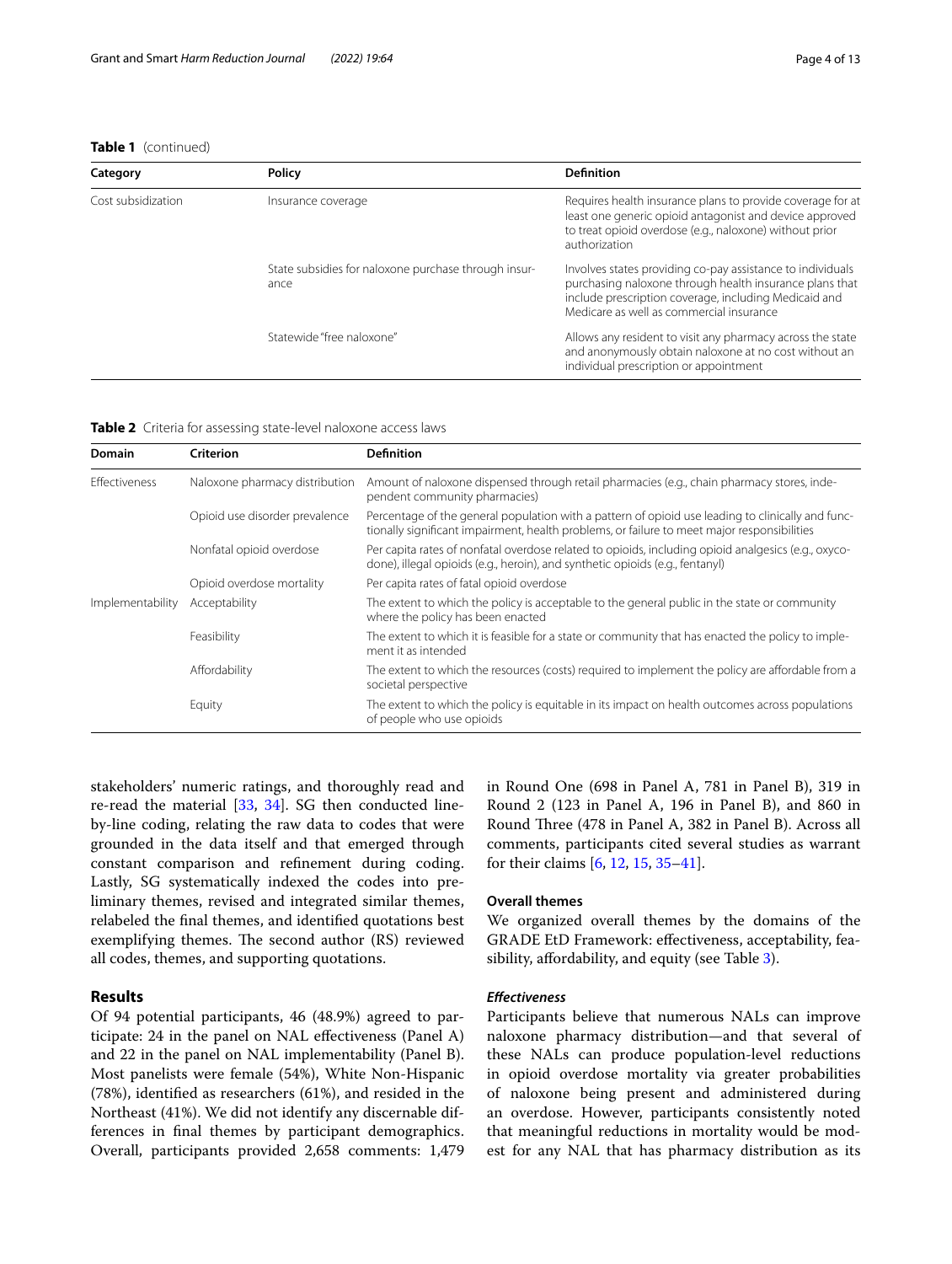# <span id="page-4-0"></span>**Table 3** Overall themes for specifc categories of the evidence-to-decision framework

| <b>Categories</b> | <b>Themes</b>                                                                                                                                                    | <b>Exemplary quotes</b>                                                                                                                                                                                                                                                                                                       |
|-------------------|------------------------------------------------------------------------------------------------------------------------------------------------------------------|-------------------------------------------------------------------------------------------------------------------------------------------------------------------------------------------------------------------------------------------------------------------------------------------------------------------------------|
|                   | Effectiveness Pharmacies are limited as a setting for naloxone distribution                                                                                      | "Pharmacies themselves will tend to be a suboptimal vehicle for<br>getting naloxone to people most likely to experience or witness an<br>overdose" (Participant B03)                                                                                                                                                          |
|                   | NALs that make it easy and affordable for anyone to obtain<br>naloxone without a prescription have more substantial impacts<br>on pharmacy naloxone distribution | "When naloxone is in the hands of people who use drugs and their<br>communities, and is accessible free and in a low-barrier way that<br>can eliminate stigma, hassle, insurance concerns, people will access<br>it" (Participant A08)                                                                                        |
|                   | NALs that do not increase naloxone distribution substantially will<br>not reduce opioid-related mortality                                                        | "I think that the increase in distribution is likely small and thus these<br>second order effects are likely to be even smaller" (Participant A11)                                                                                                                                                                            |
|                   | NALs do not directly impact OUD prevalence or nonfatal opioid<br>overdoses                                                                                       | "I am not sure OUD prevalence would be affected anyway by any of<br>these laws and provisions" (Participant A26)                                                                                                                                                                                                              |
|                   | NALs may indirectly have small and acute impacts on OUD preva-<br>lence and nonfatal opioid overdoses                                                            | "More naloxone->fewer opioid deaths->increased OUD preva-<br>lence through less loss of people, but will NOT cause new OUD"<br>(Participant A06)                                                                                                                                                                              |
|                   |                                                                                                                                                                  | "Largely mechanical: increased provision of naloxone->reduction<br>in fatal opioid overdose mortality -> increase in non-fatal opioid<br>overdose mortality" (Participant A17)                                                                                                                                                |
| Acceptability     | "High acceptability" as evidence that states have implemented<br>specific NALs with little blowback                                                              | "Given how many states have done this with little blowback, it<br>seems quite acceptable to the public" (Participant B15)                                                                                                                                                                                                     |
|                   | "High acceptability" as a positive trend in recent years of public<br>support for naloxone access                                                                | "Naloxone prescribing and distribution faced a lot of opposition<br>before being more commonly endorsed by public agencies in the<br>past decade" (Participant B03)                                                                                                                                                           |
|                   | "High acceptability" as a lack of opposition due to a lack of public<br>awareness of the existence of NALs                                                       | "I think the general public would largely be unaware of such a law"<br>(Participant B11)                                                                                                                                                                                                                                      |
|                   | "Moderate acceptability" due to remaining stigma around nalox-<br>one and substance use                                                                          | "Public still hates people who use drugs. Many want to punish<br>them, not treat them" (Participant B14)                                                                                                                                                                                                                      |
|                   |                                                                                                                                                                  | "Risk compensation, where the general public thinks giving out<br>naloxone prescriptions encourages drug use, could reduce general<br>public acceptability" (Participant B24)                                                                                                                                                 |
| Feasibility       | NAL feasibility depends on levels of buy-in from stakeholders<br>involved in implementation                                                                      | "Assuming that the stakeholders agreed on this policy, it should be<br>relatively simple to implement" (Participant B04)                                                                                                                                                                                                      |
|                   | NAL feasibility depends on existing resources and infrastructure in<br>relevant settings                                                                         | "The infrastructure is already in place to make this happen" (Partici-<br>pant B07)                                                                                                                                                                                                                                           |
|                   | "Moderate feasibility" often due to remaining stigma around<br>naloxone and substance use                                                                        | "There is a "not in my lobby" mentality toward people who use<br>drugs. Some [providers] think that if they do not offer MAT, nalox-<br>one they will deter patients who use drugs from their facility/site.<br>These stigmas may mean despite the policy, pharmacies refuse to<br>participate in practice" (Participant B24) |
| Affordability     | Naloxone costs significantly impact NAL affordability                                                                                                            | "The "policy" and the cost of the "naloxone" are two different things.<br>The naloxone [itself] can be pricy" (Participant B09)                                                                                                                                                                                               |
|                   | Naloxone costs vary due to numerous factors (e.g., market forces<br>on naloxone pricing, type of naloxone product)                                               | "Without insurance, the cost of intranasal Narcan  is cost prohibi-<br>tive. In addition, many pharmacies do not carry the cheaper, generic<br>injectable naloxone" (Participant B13)                                                                                                                                         |
|                   | Who pays for naloxone significantly impacts NAL affordability                                                                                                    | "May cost the state/community money to pay for the naloxone"<br>(Participant B22)                                                                                                                                                                                                                                             |
|                   | The cost-effectiveness of NALs with significant reductions in<br>mortality improves their affordability                                                          | "Cost-effective due to reduced morbidity and mortality related to<br>overdoses, first responders, and emergency room care" (Participant<br>B06)                                                                                                                                                                               |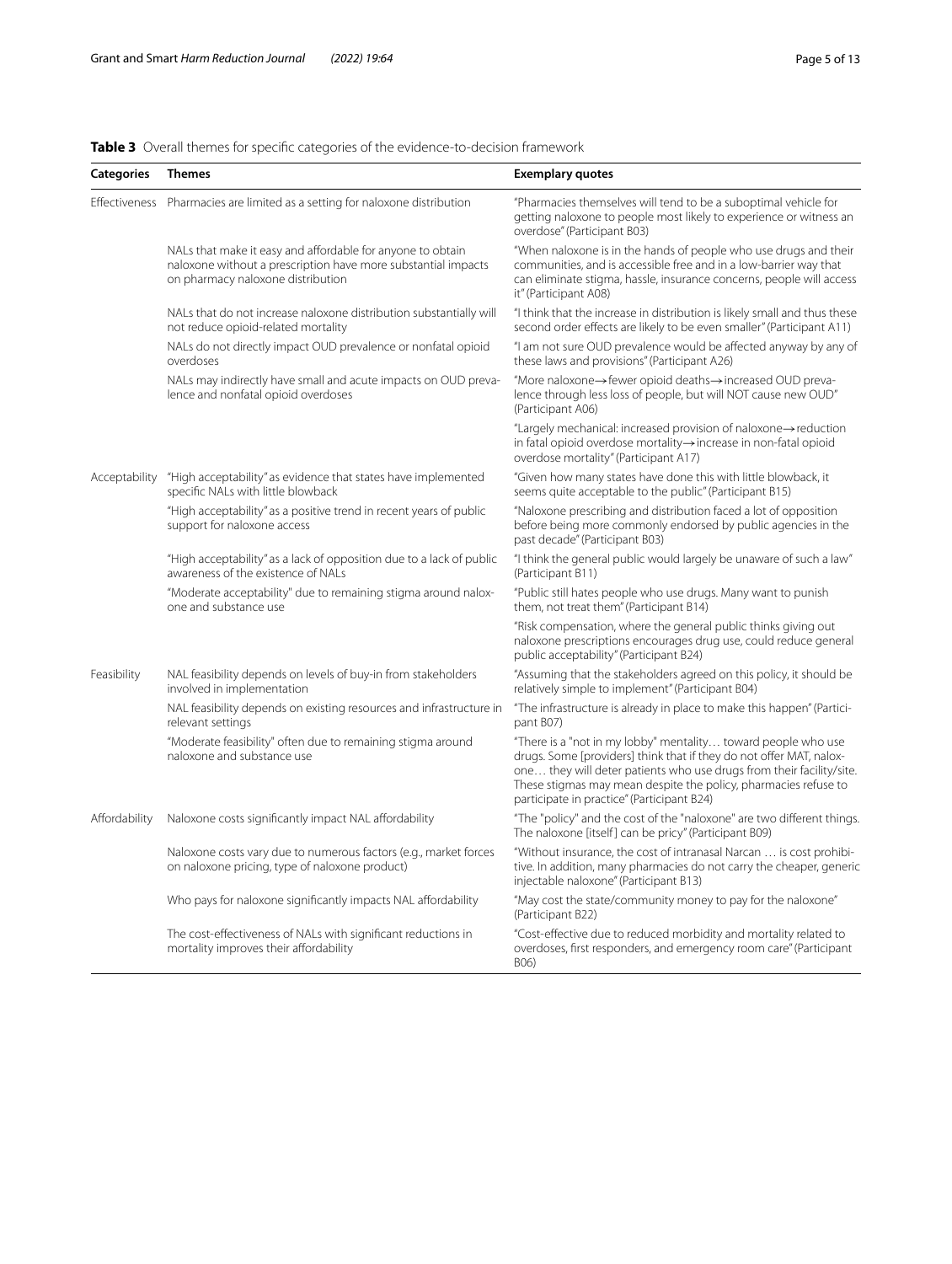**Table 3** (continued)

| <b>Categories</b> | Themes                                                                                                   | <b>Exemplary quotes</b>                                                                                                                                                                                                                                 |
|-------------------|----------------------------------------------------------------------------------------------------------|---------------------------------------------------------------------------------------------------------------------------------------------------------------------------------------------------------------------------------------------------------|
| Equity            | Systemic discrimination and structural oppression counter poten-<br>tial equitability of NALs            | "Mandates that do not consider racial or other socioeconomic<br>factors are anticipated to be equitable. However  the law itself is<br>equitable, but subject to the foundational inequities of our society<br>and healthcare system" (Participant B26) |
|                   | Interpersonal bias and discrimination counter potential equitabil-<br>ity of NALs                        | "Individual biases would continue to impact patient identification<br>and delivery of naloxone" (Participant B26)                                                                                                                                       |
|                   | Pharmacies are often less accessible in rural areas and to sub-<br>populations of people who use opioids | "That seems about as easy access as possible unless you live<br>somewhere with no pharmacies within a reasonable distance and/<br>or a person didn't have transportation or access to transportation to<br>actually get to a pharmacy" (Participant 17) |
|                   | Equitability is inversely related to out-of-pocket costs for naloxone                                    | "This policy will improve equity by reducing cost barriers to pre-<br>scribed naloxone" (Participant B18)                                                                                                                                               |

mechanism of action, given pharmacies' limitations as a setting for distributing naloxone. For example, many participants commented that barriers for pharmacy distribution include stigma towards people who use drugs, potential high out-of-pocket costs of naloxone, and community-based programs being more likely to reach those with higher risks of overdosing from opioids. Consequently, participants believed only NALs that make it easy and afordable for anyone to obtain naloxone without a prescription—and that align the stocking and dispensing of naloxone with routine pharmacy operations—have the potential for the substantial and sustainable increases in pharmacy naloxone distribution required for meaningful reductions in population-level overdose mortality.

Participants believed that NALs without links to prevention, screening, treatment, or recovery do not directly infuence the prevalence of OUD or nonfatal opioid overdoses, as NALs primarily target opioid-related overdose mortality. That said, NALs that substantially increase naloxone distribution may indirectly have small and acute impacts on these outcomes: i.e., large reductions in fatal opioid overdoses result in more individuals with OUD surviving non-fatal overdoses. Four participants explicitly expressed concerns about this dynamic creating a moral hazard of naloxone distribution causing purposeful opioid misuse: i.e., concerns that people who use drugs will engage in riskier drug behaviors if they have access to naloxone. However, the consensus view was that NALs do not lead to "risk compensation", but rather any increase in population-level OUD or non-fatal overdoses is a mechanical consequence of reducing fatal overdoses.

#### *Acceptability*

Participants rating NALs as highly acceptable to the general public often commented about actual implementation of specifc NALs with little pushback, positive

trends of public support for naloxone access, or lack of opposition due to lack of awareness of NAL existence. Nonetheless, participants also consistently noted that acceptability is still mired by stigma about people who use drugs—and naloxone as encouraging opioid use by extension. Participants offered strategies for mitigating this stigma, namely accompanying the passage of NALs with efective framing of naloxone as an evidence-based response to the opioid epidemic, and messaging that NALs would not increase opioid misuse.

# *Feasibility*

Participants saw the feasibility of implementing NALs as dependent on existing resources and infrastructure, as well as levels of buy-in from stakeholders involved in implementation. Existing resources and infrastructure that modify feasibility included sustainable funding, health information technology, and physical space. Participants also noted that feasibility depends on whether an NAL adds new roles and responsibilities for the physicians, other prescribers, and pharmacists involved in naloxone distribution, as these professionals already feel overburdened by their current workloads: "requiring additional pharmacist time at the point of dispensing may be difficult" (B05). As with acceptability, participants noted stigma substantially infuences stakeholder support for NALs and consequently NAL feasibility across a range of organizations and settings. Specifc stakeholders included frst responders, healthcare organizations, healthcare and social service providers, insurance companies, law enforcement, lawyers and legal experts, licensing boards, naloxone manufacturers, pharmacists and pharmacy chains, prescribers, professional associations, regulators, and state legislatures. Organizations and settings included including clinics, healthcare systems, hospitals, and pharmacies.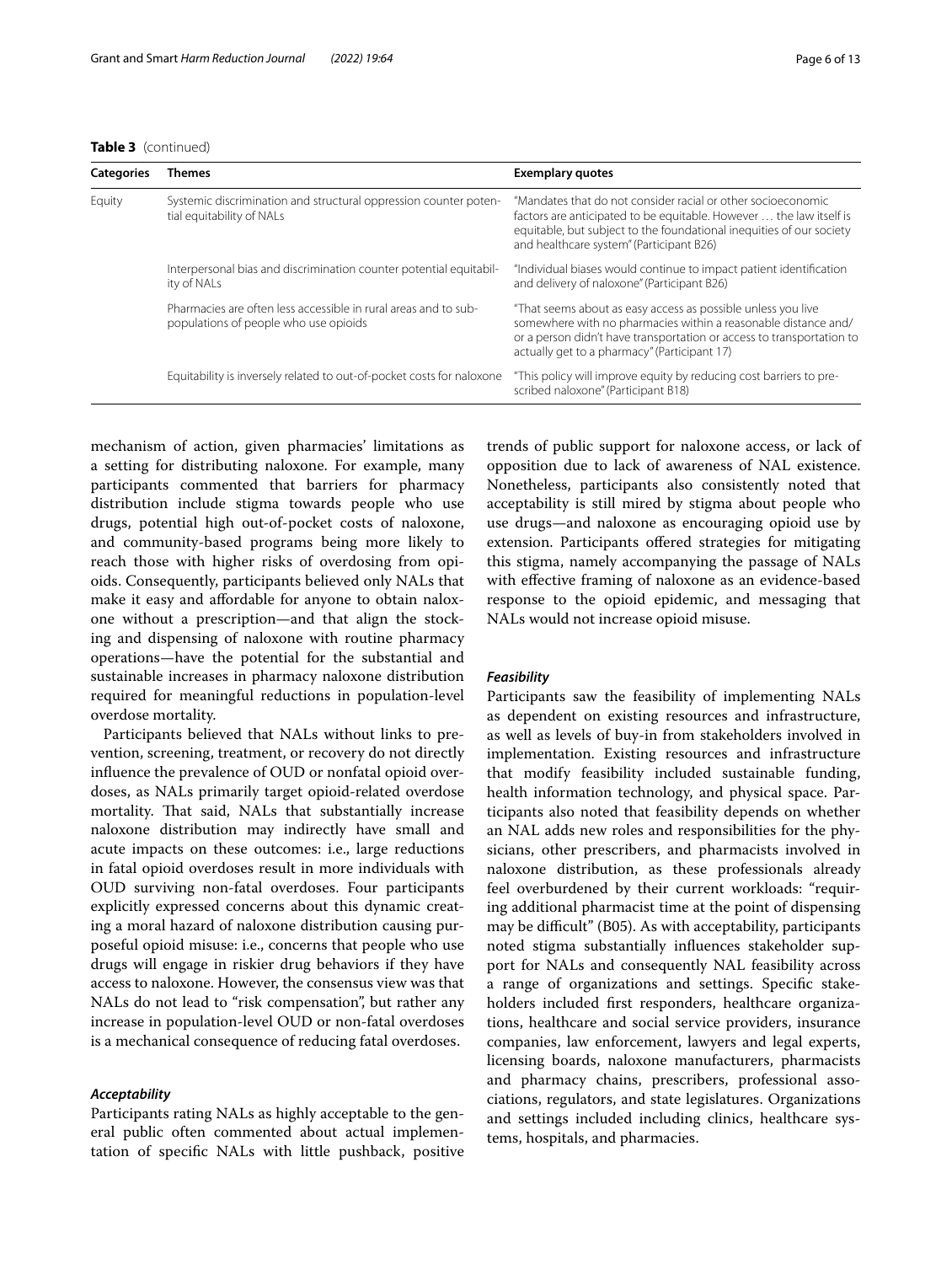## *Afordability*

Variability in ratings on the societal afordability of NALs was largely a factor of the cost of naloxone itself, who pays for naloxone, and efectiveness of an NAL in reducing overdoses. The cost of naloxone significantly infuenced views on afordability because naloxone is the most signifcant direct and ongoing cost of NALs, and the cost of naloxone can vary due to numerous factors (e.g., impact of NAL on naloxone market pricing, type of naloxone product covered under an NAL). Consequently, as part of their rationale for afordability ratings, participants frequently commented on naloxone-related cost burdens for specifc stakeholders (e.g., insurance coverage, out-of-pocket costs, pharmacy stocking costs, state purchasing, and subsidization costs). From a societal perspective, many participants rating NALs as highly afordable noted cost savings associated with decreased overdose mortality.

## *Equitability*

Variability in equitability ratings largely related to inequities and disparities of society and the systems in which NALs are implemented, rather than the equitability of NALs per se. Namely, participants frequently commented on structural, systemic, and institutional oppression many populations face in the USA due to their race, ethnicity, socioeconomic status, and place of residence and how the resultant unjust stratifcation of health opportunities and outcomes are likely to replicate in implementation of NALs that rely on pharmacies and the existing healthcare system. In addition, participants often identifed discrimination and interpersonal biases held by healthcare providers and pharmacists as another potential source of inequitable implementation. Participants also noted pharmacies are a suboptimal mechanism for distributing naloxone to people most likely to experience or witness an overdose, as pharmacies are often less prevalent in specifc areas (e.g., small, rural) and less accessible to specifc populations (e.g., low-income). Consequently, even NALs that increase the number of places and ways that people can access naloxone still could widen disparities in naloxone access if implemented solely through pharmacies. Lastly, participants generally posited that lowering out-of-pocket naloxone cost increases an NAL's equitability, particularly for lowincome and under- or uninsured populations.

# **Themes for specifc NALs**

We organized themes for specifc NALs by policy groupings: liability policies, education and training requirements, co-prescribing naloxone, layperson accessibility, expanded pharmacy access, and cost subsidization (see Table [4](#page-7-0)).

#### *Liability policies*

Participants generally agreed that liability policies are inefective because liability concerns are not a major barrier for naloxone prescribing and dispensing—even if liability protections may make some prescribers and pharmacists more comfortable prescribing and dispensing naloxone. Similarly, participants indicated in-principle support of liability protections for administration of naloxone by laypersons and frst responders, although they did not view such policies as having a meaningful impact on naloxone distribution through pharmacies. The consensus that liability policies are acceptable to the public stemmed from perceptions of broad support for efforts to protect healthcare providers and laypersons acting in good faith to address the opioid epidemic. That said, several respondents noted that some members of the general public may be weary of the potential for liability protections to provide leeway for professional malefcence among prescribers and dispensers. Participants considered these policies as feasible and afordable primarily due to a lack of implementation challenges and ongoing costs once passed, especially because liability protection laws regarding naloxone are already well-established. Any concerns were related to potential pushback on the scope of liability protections during the legislative phase from law enforcement, licensing boards, professional societies, and trial lawyers. In contrast, participants generally considered liability policies only moderately equitable because these NALs at best do not counter and at worst risk replicating existing disparities of access to and biases in the healthcare system.

#### *Education/training requirements*

While considered acceptable to the general public, requirements of prescribers or pharmacists to offer training and education to recipients of naloxone were viewed as both inefective and relatively less implementable. Participants postulated that these requirements create barriers to naloxone pharmacy distribution by increasing burdens on prescribers and dispensers, who are already pressed for time. The additional burden of this unfunded mandate would deter many physicians from prescribing and pharmacists from dispensing naloxone, ofsetting any potential benefts of the education and training on knowledge about overdoses and competencies in using naloxone correctly.

Implementability concerns related to time constraints, reimbursement for training and education, the need to "train the trainers", and the lack of infrastructure at pharmacies for confdential patient education. To mitigate these implementability concerns, numerous participants suggested offering education and training in flexible approaches and via streamlined technology (e.g., free,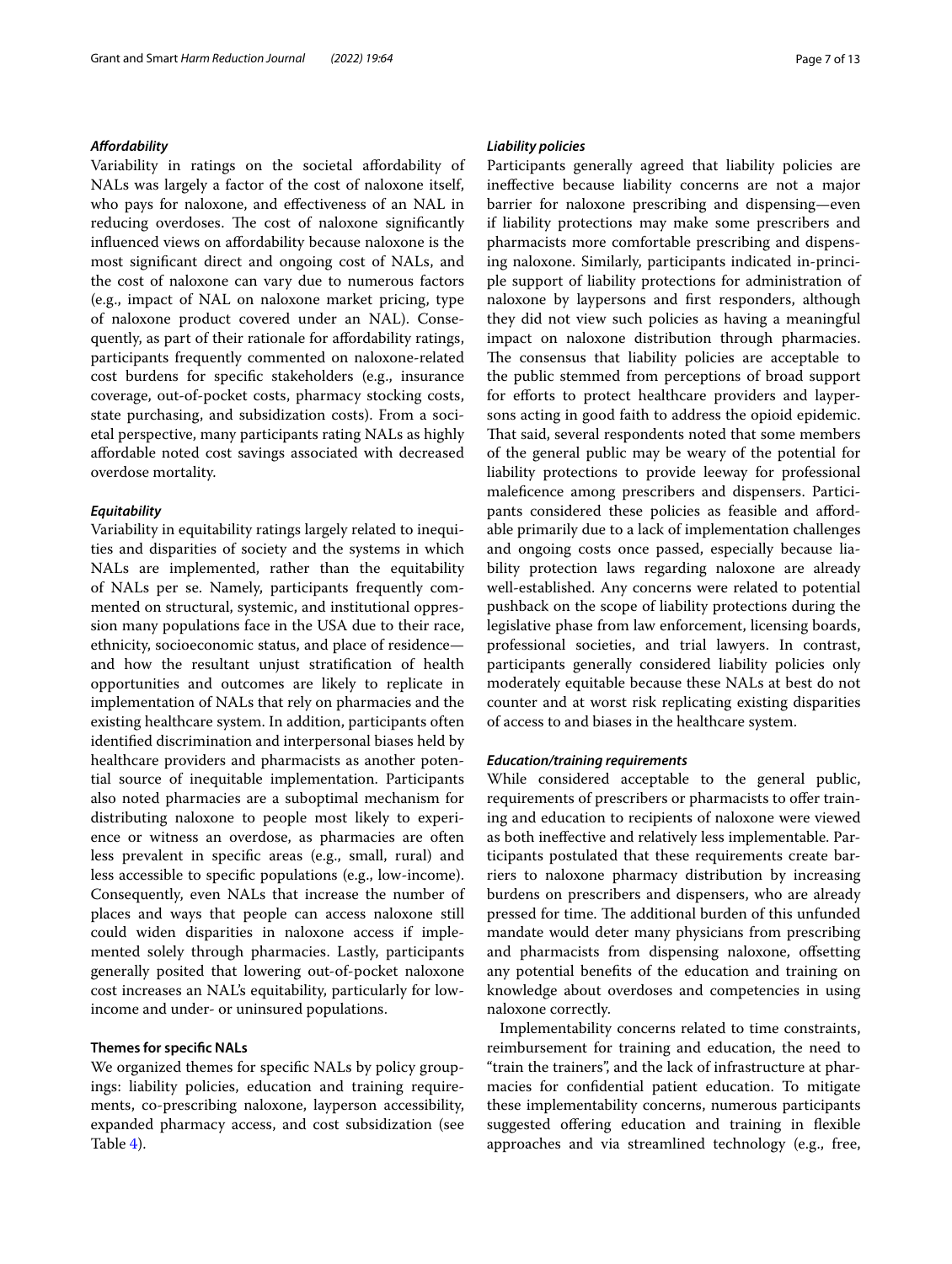| Julys I Do Child Digital Juliyan Direction |                                                                                                                                                           |                                                                                                                                                                                                                                                                                                                |
|--------------------------------------------|-----------------------------------------------------------------------------------------------------------------------------------------------------------|----------------------------------------------------------------------------------------------------------------------------------------------------------------------------------------------------------------------------------------------------------------------------------------------------------------|
| Categories                                 | Themes                                                                                                                                                    | Exemplary quotes                                                                                                                                                                                                                                                                                               |
| Liability policies                         | istrative liability are not major concerns of prescribers<br>Criminal, civil, and admin<br>and dispensers                                                 | "Liability concern is not a major hindrance to prescribing/distributing naloxone"<br>(Participant A03)                                                                                                                                                                                                         |
|                                            | naloxone, though no meaningful impact on pharmacy naloxone distribution<br>In-principle support of liability protections for nonmedical administrators of | wrong). I don't think this policy change would increase pharmacy based naloxone<br>"The people most at risk for naloxone related liability are other people who use<br>drugs. I don't think that many get naloxone from pharmacies (but I could be<br>distribution very much" (Participant A12)                |
|                                            | Broad public acceptability of protecting providers and laypersons addressing the<br>opioid epidemic                                                       | "Highly acceptable to the public that an individual not be punished for doing<br>what they could to assist another in good faith" (Participant B26)                                                                                                                                                            |
|                                            | lue to lack of implementation challenges and costs<br>Feasible and affordable d<br>once passed                                                            | This is a legal protection and does not require significant labor for implementa-<br>tion" (Participant B18)                                                                                                                                                                                                   |
|                                            | "Moderate equitability" because these laws do not address existing disparities of<br>access to and biases in the healthcare system                        | "Would not address biases in healthcare against people with mental health issues,<br>who experience homelessness, or who live in poverty" (Participant B04)                                                                                                                                                    |
| Education/training requirements            | requirements would lead to less prescribing and<br>Onerous nature of these<br>dispensing of naloxone                                                      | "If burdensome training prevents prescribing of naloxone, then benefits of educa-<br>tion/training efficacy for those with naloxone may be offset by lower naloxone<br>access" (Participant A15)                                                                                                               |
|                                            | Acceptability of receiving information about proper usage for other medications<br>extends to naloxone                                                    | "Consultations and education on proper usage is afforded for all other prescrip-<br>tions, it should be here as well" (Participant B07)                                                                                                                                                                        |
|                                            | Implementability concerns related to time, reimbursement, training of trainers,<br>and infrastructure needed to provide confidential patient education    | to deliver the training (videos, websites, handouts, etc.).  "feasibility" really turns in<br>"It's entirely possible to offer training in flexible ways that don't require prescribers<br>great part on WHO is to do the training and WHAT modality is required" (Partici-<br>pant B09)                       |
|                                            | Equitability concerns due to disproportionate negative impact of burdens from<br>this mandate on marginalized and underserved communities                 | being more selective about who they prescribe to  then it could create inequali-<br>ties given some of the research about race/ethnic differences in opioid prescribing<br>"Could be an equalizer because education is required, but if it results in providers<br>and access to MOUD" (Participant B11)       |
| Co-prescribing naloxone                    | Strong evidence that these policies expand access to naloxone through pharma-<br>cies                                                                     | "I still believe the data that when higher-risk people get co-prescribed, the great-<br>est number of naloxone will go out" (Participant A20)                                                                                                                                                                  |
|                                            | Only modest decreases in mortality due to focus on populations who are pre-<br>scribed opioids rather than diverted prescriptions and illicit opioids     | "Although it would decrease the mortality rate, most of the OD are not from pre-<br>scription opioids, they are from illicit opioids (fentanyl)" (Participant A01)                                                                                                                                             |
|                                            | patients being labelled as persons needing naloxone<br>what medications to prescribe and when<br>and providers being told<br>Negative reactions from      | things and from patients  who do not want to be "stigmatized" as having OUD"<br>"Factoring pushback from providers who don't want to be mandated to do<br>(Participant B05)                                                                                                                                    |
|                                            | Concerns about the feasibility and cost of these mandates                                                                                                 | "The U.S. still prescribes more opioids than any nation on earth, even a 25% rate of<br>co-prescription is going to cost a lot of money" (Participant B15)                                                                                                                                                     |
|                                            | Relies on access to healthcare system for an issue (chronic pain) with docu-<br>mented racial and ethnic treatment disparities                            | "I see no reason it would address intersectional issues of equity among people of<br>ð<br>color, low income people, etc. who use drugs, especially considering people<br>color are less likely to be prescribed opioids" (Participant B24)                                                                     |
|                                            | Supportive in-principle of using risk indicators beyond opioid overdose, but<br>implementability in-practice<br>concerned about actual                    | factors that are considered high risk for overdose and these more squishy factors<br>"The law may not be as concrete and well defined when determining the other<br>could be differentially applied across demographic groups and thus worsen<br>health disparities for certain populations" (Participant B11) |

<span id="page-7-0"></span>**Table 4**Themes for Specifc Categories of NAL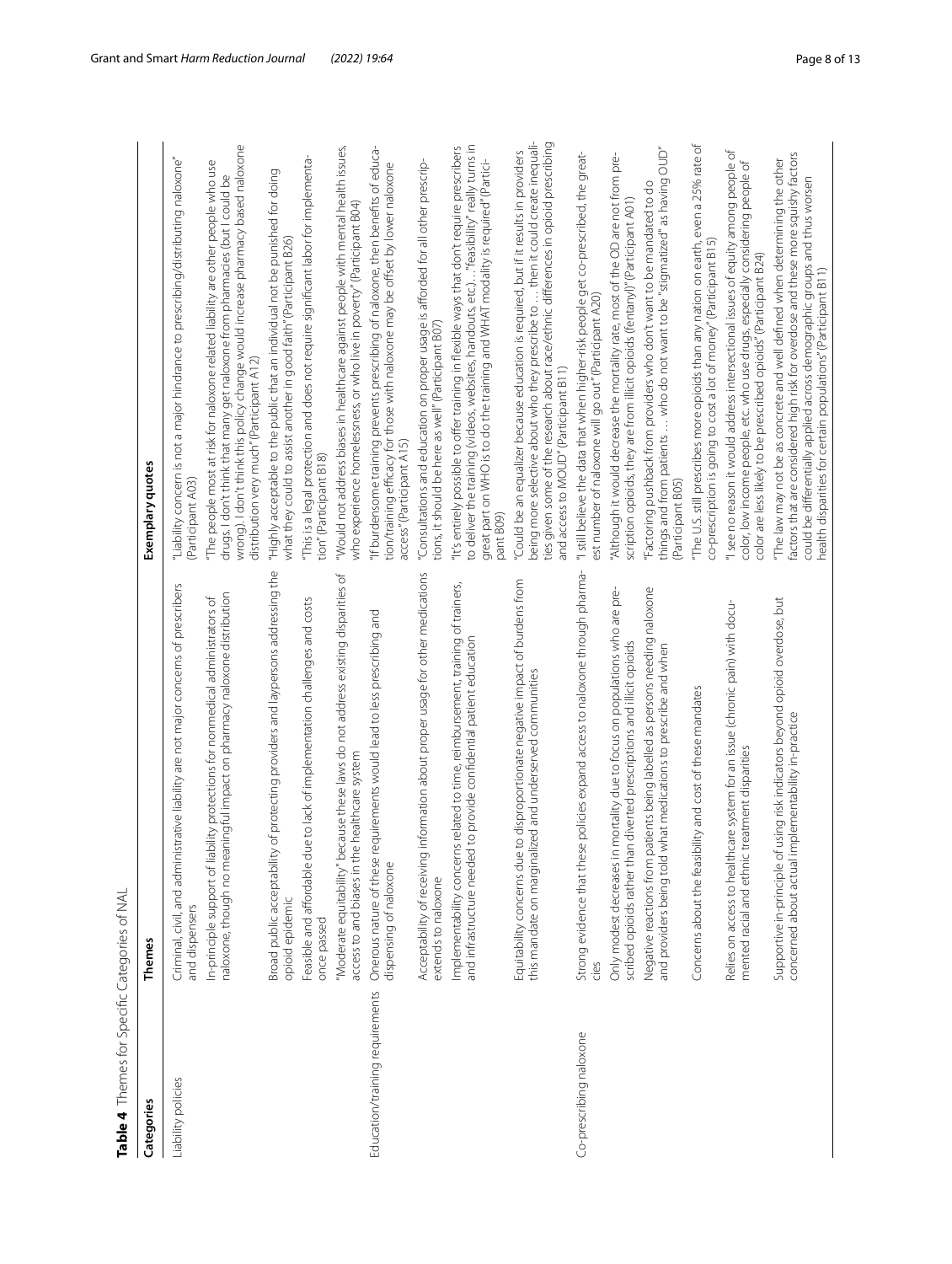| Categories               | Themes                                                                                                                                                                                                           | Exemplary quotes                                                                                                                                                                                                                                                                                                         |
|--------------------------|------------------------------------------------------------------------------------------------------------------------------------------------------------------------------------------------------------------|--------------------------------------------------------------------------------------------------------------------------------------------------------------------------------------------------------------------------------------------------------------------------------------------------------------------------|
| Layperson accessibility  | Greater accessibility of naloxone to anyone (regardless of opioid use status)<br>removes barriers to naloxone pharmacy distribution                                                                              | "The more people that have access to a naloxone prescription, the more people<br>there are getting it from the pharmacy" (Participant A26)                                                                                                                                                                               |
|                          | Third party accessibility less effective on overdose mortality than OTC pharmacy<br>physician prescriptions and targeting of laypersons<br>not likely to be present during overdose<br>supply due to reliance on | (the most common causes of fatal OD). I'm concerned that  family might not be<br>friends need to be near the individual who is injecting or using heroin or fentanyl<br>"For this intervention [third party accessibility] to decrease fatal OD  family and<br>present when individual is using drugs" (Participant A01) |
|                          | Equitability concerns about prohibitory retail costs of OTC naloxone for low-<br>income persons                                                                                                                  | "It [OTC] makes it easier to access, but it doesn't make it affordable for those who<br>are most vulnerable" (Participant B07)                                                                                                                                                                                           |
| Expanded pharmacy access | Facilitates significant naloxone pharmacy distribution by removing the need for<br>physician involvement                                                                                                         | removing the additional barrier of having to go through a doctor would increase<br>"Putting the authority to prescribe Naloxone in the hands of the pharmacist and<br>pharmacy distribution" (Participant A26)                                                                                                           |
|                          | is everal examples of successful adoption without<br>Publicly acceptable given<br>much pushback                                                                                                                  | seemed to share my assessment that the public is fine with this" (Participant B15)<br>"This is happening all over without much pushback and other respondents                                                                                                                                                            |
|                          | Feasible assuming pharmacist willingness and lack of opposition from prescrib-<br>ers                                                                                                                            | "Fairly straightforward, though depends on pharmacist willingness" (Participant                                                                                                                                                                                                                                          |
|                          | Affordable due to eliminating the costs associated with office visits with pre-<br>scribers                                                                                                                      | "Reducing costs associated with seeking naloxone because it would not require<br>an office visit, and instead someone could go to a pharmacy in the community<br>whenever it is open" (Participant B24)                                                                                                                  |
|                          | Increased equitability from removing the need to access prescribers, but remain-<br>ing concerns about pharmacist bias and limited access to pharmacies                                                          | improve equitable access to naloxone through available community pharmacies<br>"Can reach people who do not have access or relationship with a prescriber. Can<br>Gaps would be in places without pharmacies" (Participant B18)                                                                                          |
| Cost subsidization       | oxone pharmacy distribution by addressing out-of-<br>Significantly facilitate nal<br>pocket costs                                                                                                                | "Cost is often an issue for patients, so breaking down this barrier would improve<br>access for patients" (Participant A14)                                                                                                                                                                                              |
|                          | Statewide free naloxone is the most equitably effective NAL but also the least<br>and affordable to the state<br>acceptable to the public                                                                        | eliminates costs for patients and removes all supply-side barriers. Stigma will con-<br>"Of all policies considered, this should necessarily have the largest effects. It both<br>tinue to put downward pressure on provision, but such a policy might even help<br>educe stigma over the longer term" (Participant A17) |
|                          | Insurance coverage is less equitable and effective but more implementable than<br>statewide free naloxone due to burdens falling on insurance companies                                                          | "General public sentiment is that more medications should be covered" (Partici-<br>pant B01                                                                                                                                                                                                                              |
|                          | State subsidies are less effective than statewide free naloxone and less imple-<br>coverage because it only provides assistance with<br>co-pays and costs fall on the state<br>mentable than insurance           | on PWUD, those who resent that insurance companies don't pay the whole thing<br>and those who think limited funding should be directed elsewhere" (Participant<br>"Opposition may come from those who wish to avoid spending taxpayer funds<br>B <sub>05</sub>                                                           |

**Table 4**(continued)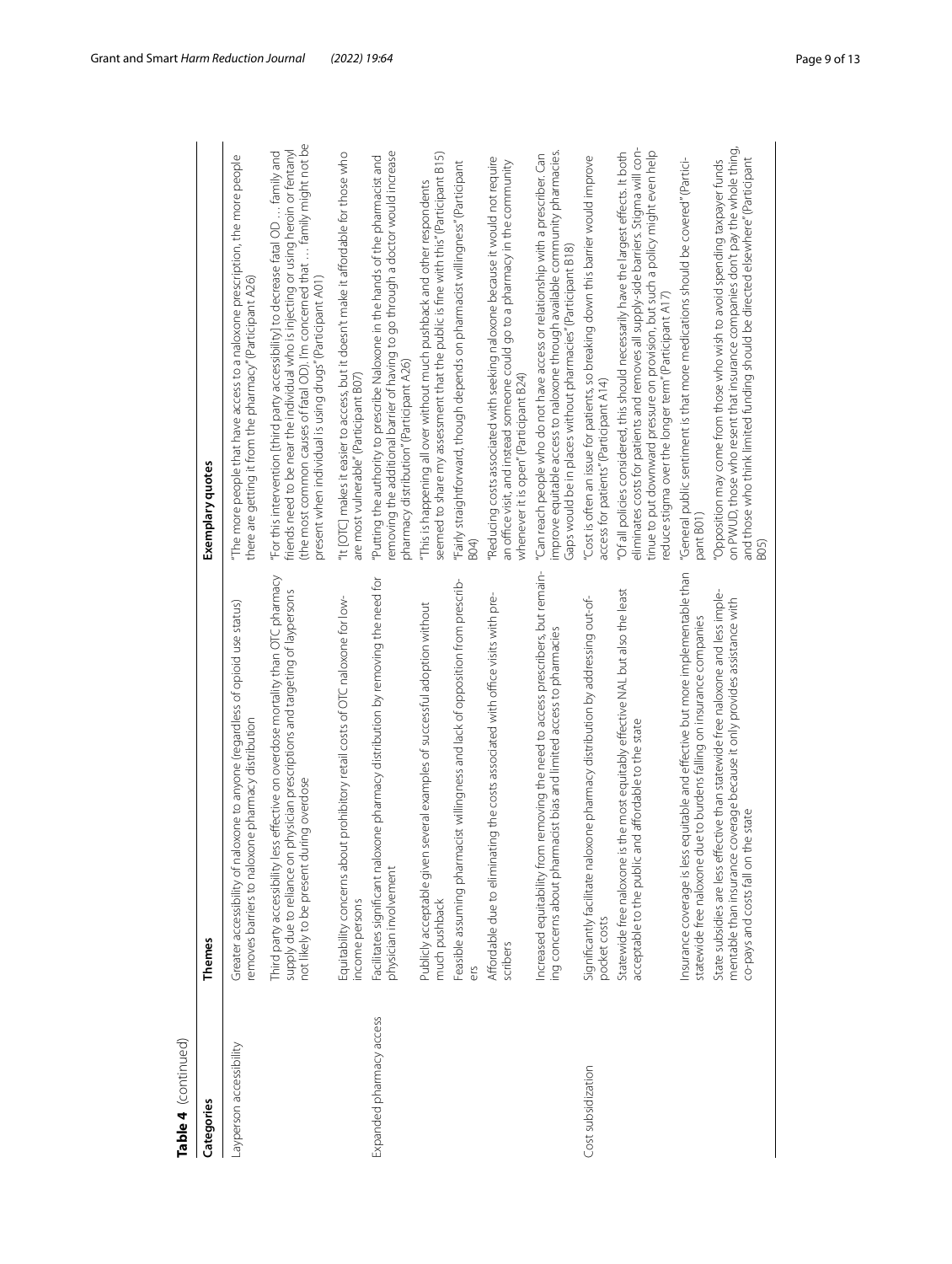readily-available videos and handouts). For example, one participant noted that all communications and education tools from the federal Rural Health Opioid Program (Office of Rural Health Policy) are freely available for replication. Putting aside concerns about stigma of substance use and naloxone generally, perceived acceptability of these laws specifcally stems from agreement among the general public to provide information about proper use for all medications. However, concerns about equitability arose by the interaction of the onerous aspects of this mandate with the structural oppression and interpersonal discrimination faced by many people and communities afected by these policies. Consequently, panel consensus refected views that these policies likely disproportionately negatively impact marginalized communities, namely people of color, people with mental health disorders, people who are homeless, rural residents, and individuals with lower socioeconomic status or communities with less resources. That said, conditional on receiving training, these policies could improve equity among those who previously have been underserved in terms of medical education.

# *Co‑prescribing naloxone*

Naloxone co-prescribing requirements were generally viewed as efective in substantially increasing naloxone pharmacy distribution, but only modestly efective in reducing overdose mortality. While participants noted evidence that these policies expand access to naloxone through pharmacies [\[35](#page-12-7)[–37](#page-12-9)], this substantially expanded access may not translate into large decreases in mortality because these policies focus on prescribed opioids rather than diverted prescriptions and illicit opioids. In addition, consensus ratings indicated only moderate implementability of these policies due to negative reactions from patients being labelled as persons needing naloxone, and providers being told what medications to prescribe and when to prescribe them. In addition, participants indicated concerns about ensuring that prescribers follow the mandate (e.g., through regulation, enforcement, and oversight). Another concern was the cost of this policy, given the number of opioids still prescribed in the USA and the perceived possibility for these policies to further incentivize pharmaceutical manufacturers to infate naloxone prices. At the societal level, co-prescribing may be cost-efective through averted fatal opioid overdoses [[42,](#page-12-10) [43\]](#page-12-11), particularly if increased market competition from new naloxone products maintains afordability of naloxone itself [\[44](#page-12-12)]. Participants also raised concerns about the equitability of these policies, as they not only rely on access to pharmacies but also to access to prescribers—and for an issue (chronic pain) with documented racial and ethnic treatment disparities due to systemic racism and interpersonal biases [\[45](#page-12-13)].

Participants often showed support for the principle of using risk indicators beyond opioid overdose in order to cover overdose risk more broadly. However, participants noted numerous issues of this policy in-practice: patient perceptions of additional questions as invasive, provider burdens due to increased complexity and diffculty in obtaining this information (e.g., data privacy protections), uncertainty about the indicators to use (and subsequent waste in resources if the wrong indicators are used), and greater subjectivity (compared to the more objective criteria of using only prescribed opioid dosages) increasing the opportunity for interpersonal biases to yield further inequities.

#### *Layperson accessibility*

Participants generally viewed NALs facilitating greater accessibility of naloxone to anyone (regardless of opioid use status) as efective in removing barriers for laypersons and thereby increasing naloxone pharmacy distribution. Namely, over-the-counter (OTC) pharmacy supply was one of the NALs that participants believed had the best chance to destigmatize acquiring naloxone, because many third parties (especially family and caregivers) are likely to acquire naloxone via a pharmacy (rather than through a community-based naloxone distribution program). These ratings translated into perceptions of meaningful reductions in fatal overdoses from authorizing OTC naloxone pharmacy supply, but not from third party prescription due to the latter's reliance on physician prescriptions and narrower focus on laypersons who may not actually witness overdoses. Conversely, participants viewed third party prescriptions as slightly more equitable than OTC pharmacy supply due to concerns about prohibitory retail costs of OTC naloxone for lowincome persons. While both OTC supply and third-party prescribing had consensus ratings of "high" afordability, participants raised fnancial concerns for both (payer costs for third party prescribing, and patient out-ofpocket costs for OTC pharmacy supply), but viewed both as generally acceptable to the public and feasible changes to prescriber and dispenser practices.

# *Expanded pharmacy access*

Participants also viewed expanded pharmacy access laws as efective in facilitating naloxone availability by removing patient barriers to acquiring naloxone (i.e., the need for patient-specifc prescriptions and physician involvement) and enabling pharmacist autonomy. As evidence for their acceptability, participants frequently cited successful adoption of these NALs without much public pushback (likely due to their commensurability with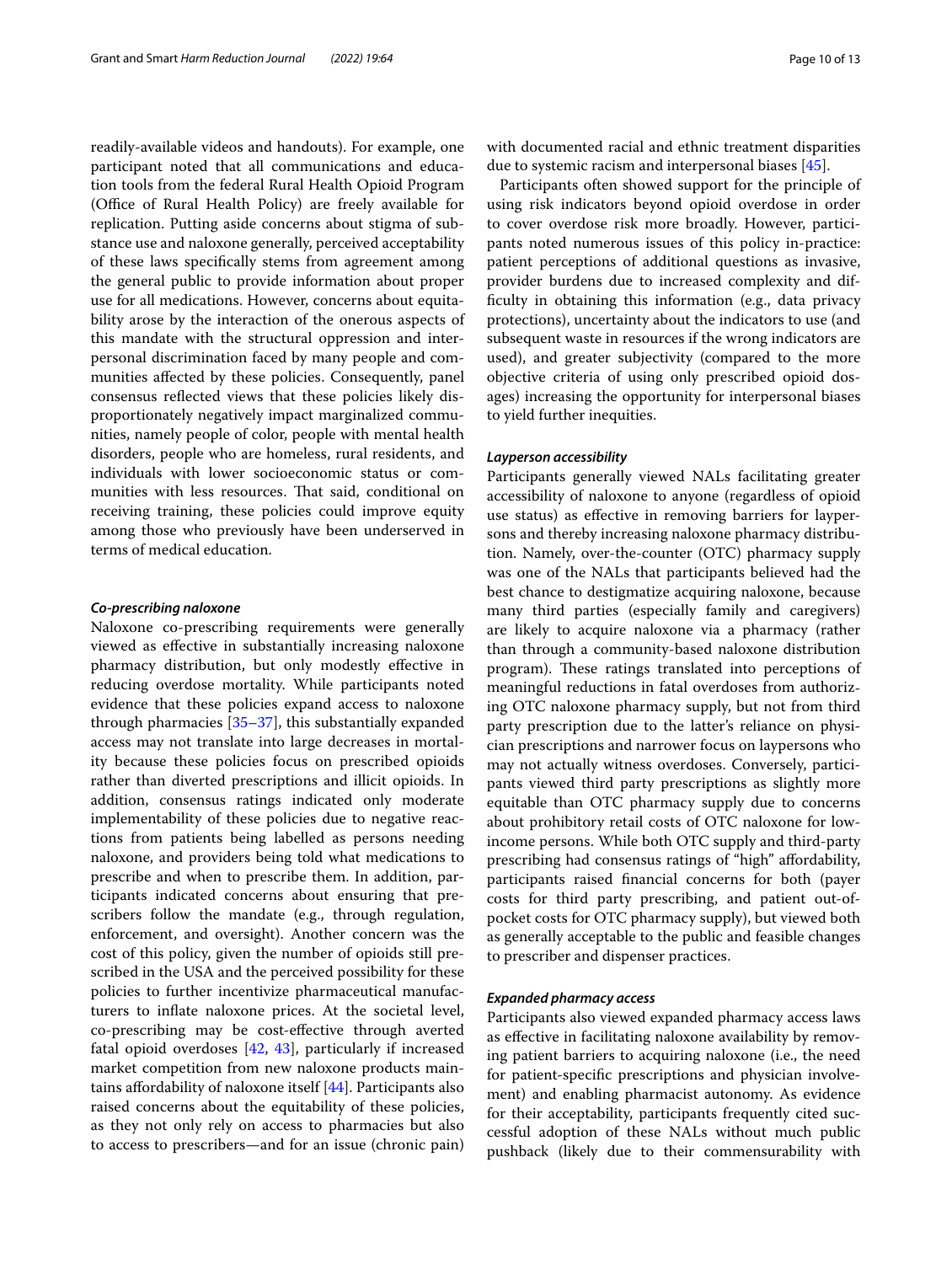obtaining other types of medication from pharmacists). Participants explained the "high feasibility" consensus was conditional on pharmacist willingness to dispense naloxone without physician involvement and lack of opposition from prescribers concerned about professional scope creep. "High affordability" was generally due to eliminating costs associated with prescriber office visits. Statewide standing/protocol orders and pharmacist prescriptive authority had the added beneft of lesser administrative costs compared to collaborative practice agreements (i.e., one statewide policy versus multiple agreements). Removing the need to access prescribers increased participant views of equitability, though participants noted the remaining possibilities of pharmacist bias and limited access to pharmacies.

# *Cost subsidization*

Participants viewed cost-subsidization NALs as efective in signifcantly facilitating naloxone pharmacy distribution because they address the signifcant barrier of out-of-pocket costs to individuals. Participants particularly viewed statewide free naloxone as the most equitable NAL in efectively facilitating naloxone pharmacy distribution and reducing overdose mortality, given its elimination of out-of-pocket costs and potential for destigmatizing naloxone. However, they also considered it the least afordable policy for states—and least acceptable as a result. While insurance coverage was not seen as equitable and efective in reducing overdose mortality due to many high-risk patients not having insurance, participants viewed insurance coverage as the most implementable cost-subsidization policy due to public support of shifting burdens to insurance companies covering the medication. Participants similarly viewed state subsidies for naloxone purchase through insurance as less efective due to its reliance on high-risk patients having insurance, although they also saw it as less implementable than insurance coverage as it only provides assistance with copays (rather than full coverage) and costs fall on the state (rather than insurance companies).

# **Discussion**

Experts believed that the efectiveness of NALs in reducing opioid-related mortality requires sustained, signifcant impacts on population-level naloxone availability. This necessitates addressing implementation barriers that apply broadly across NALs, including afordability of naloxone itself, reliance on an inequitable healthcare system, and stigma—which can mitigate the efectiveness of all types of policies considered [[46](#page-12-14), [47](#page-12-15)]. Experts also generally believed that increased naloxone availability does not have appreciable negative impacts on the prevalence of opioid misuse, OUD, and non-fatal opioid overdoses.

This contrasts with recent work suggesting increasing rates of both nonfatal opioid-related overdoses and opioid-related crime following standing order or thirdparty prescribing laws  $[48]$  $[48]$ , but aligns with several studies showing no evidence that take-home naloxone provision promotes increased opioid use or overdose [[49](#page-12-17)]. Additionally, while experts expect any short-term mechanical increases in OUD or non-fatal overdoses to be small, many do not think they are negligible or insignifcant (i.e., policymakers should consider and plan for them).

Regarding specifc NALs, expanded pharmacy access laws appeared to be the most valuable set of policies with statewide standing or protocol orders considered particularly "high-value"—as these policies remove the most barriers to naloxone distribution and access. This does not imply these policies are absent implementation barriers, such as failure of pharmacies to stock naloxone and high out-of-pocket costs to purchasers [[50](#page-12-18)]; thus, these policies may operate best when coupled with cost subsidization policies, although these are often expensive for states to implement. In contrast, laws requiring education or training to naloxone recipients were seen as "low-value" policies, both inefective in improving healthrelated outcomes and burdensome to implement; this may be increasingly true in contexts where user-friendly naloxone formulations or naloxone training in non-medical settings are readily available [\[51](#page-12-19)]. Liability protections were supported but not seen as an efective mechanism for substantial naloxone pharmacy distribution, while co-prescribing laws involve a trade-of between widening eligibility criteria and provoking stigma around questions beyond opioid dosage. Lastly, prescriptions themselves are a barrier to layperson accessibility, as participants believed OTC naloxone provided a better option than third party prescriptions, particularly if accompanied by state subsidies or requirements that insurers cover OTC naloxone costs [\[52](#page-12-20)].

The following limitations should be considered when interpreting the study's results. Our method required participants to have stable Internet access, profciency with online survey systems, and several hours of availability over the three rounds. While our sample size is commensurate with recommendations for online modifed-Delphi processes [[28\]](#page-12-0), we did not use random sampling procedures for our stakeholder populations. In addition, our recruited sample is entirely US-based, largely non-Hispanic white, and predominantly consisted of researchers. Lastly, each stakeholder could only participate in one panel (efectiveness or implementability) to reduce burden and attrition across rounds, which may have yielded diferent comments than stakeholders responding to both efectiveness and implementability criteria.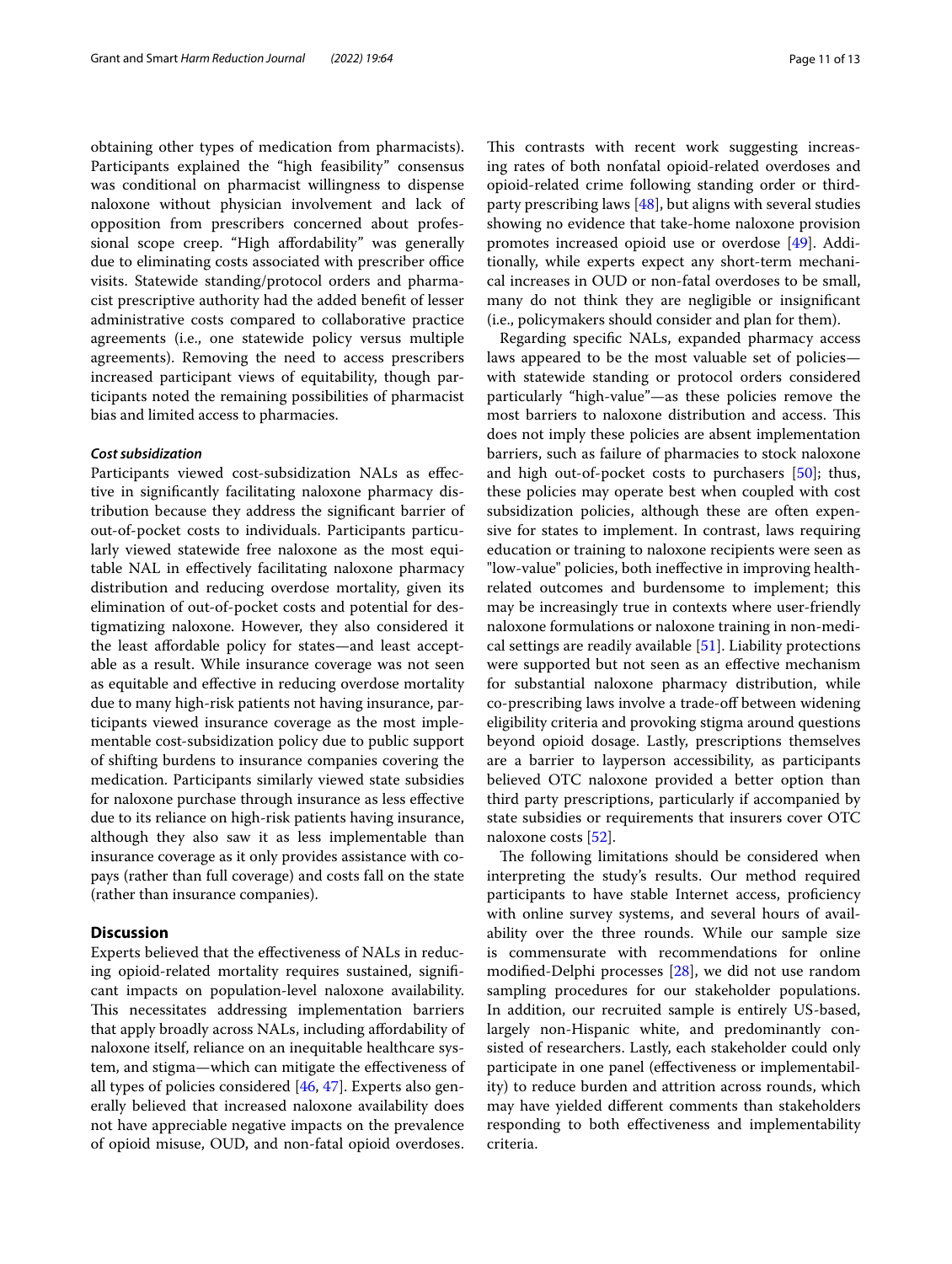# **Conclusions**

Experts believe NALs that signifcantly increase naloxone access are associated with less overdose mortality without risking substantial unintended public health outcomes. To maximize impact, "high-value policies" explicitly counter existing inequities in the healthcare system, address stigmatization of opioid use and naloxone, maintain reasonable prices for purchasing naloxone, and target settings beyond community pharmacies to distribute naloxone.

#### **Acknowledgements**

We would like to thank all experts who participated in the panel; Emily Dao, Hilary Peterson, and Courtney Kase for excellent research assistance; and Bradley D Stein for valuable comments on a draft version of this manuscript.

#### **Author contributions**

SG and RS each made substantial contributions to study conception and design, data collection and analysis, and drafting the manuscript. They both approve the submitted version and agree to be accountable for all aspects of the work in ensuring that questions related to the accuracy or integrity of any part of the work are appropriately investigated and resolved. All authors read and approved the fnal manuscript.

#### **Funding**

This study was supported by the National Institute on Drug Abuse (P50DA046351 and R21DA04590). The National Institute on Drug Abuse had no role in data collection, interpretation, or reporting.

#### **Availability of data and materials**

The prospectively registered protocol, pre-analysis plan, and study materials are on Open Science Framework [\(https://osf.io/6swq2](https://osf.io/6swq2)).

#### **Declarations**

#### **Ethics approval and consent to participate**

The study was deemed exempt by the RAND Human Subjects Protection Committee (ID-2018-0506). All participants electronically provided informed consent.

#### **Consent for publication**

Not applicable.

#### **Competing interests**

SG's spouse is a salaried employee of, and owns stock in, Eli Lilly and Company. SG and RS report no other potential conficts of interests.

#### **Author details**

<sup>1</sup> Department of Social and Behavioral Sciences, Indiana University Richard M. Fairbanks School of Public Health, 1050 Wishard Blvd, RG 6046, Indianapolis, IN 46202, USA. <sup>2</sup> Economics, Sociology, and Statistics Department, RAND Corporation, 1776 Main Street, Santa Monica, CA 90401, USA.

#### Received: 16 February 2022 Accepted: 21 May 2022 Published online: 08 June 2022

#### **References**

- <span id="page-11-0"></span>United Nations Office on Drugs and Crime. World drug report 2021. Vienna: United Nations; 2021.
- <span id="page-11-1"></span>2. Slavova S, Rock P, Bush HM, Quesinberry D, Walsh SL. Signal of increased opioid overdose during COVID-19 from emergency medical services data. Drug Alcohol Depend. 2020;214:108176.
- <span id="page-11-2"></span>3. Ahmad FB, Rossen LM, Sutton P. Provisional drug overdose death counts. Hyattsville: National Center for Health Statistics; 2021.
- <span id="page-11-3"></span>4. Freeman PR, Hankosky ER, Lofwall MR, Talbert JC. The changing landscape of naloxone availability in the United States, 2011–2017. Drug Alcohol Depend. 2018;191:361–4.
- <span id="page-11-4"></span>5. Volkow ND, Blanco C. The changing opioid crisis: development, challenges and opportunities. Mol Psychiatry. 2021;26(1):218–33.
- <span id="page-11-5"></span>6. Xu J, Davis CS, Cruz M, Lurie P. State naloxone access laws are associated with an increase in the number of naloxone prescriptions dispensed in retail pharmacies. Drug Alcohol Depend. 2018;189:37–41.
- <span id="page-11-6"></span>7. Clark AK, Wilder CM, Winstanley EL. A systematic review of community opioid overdose prevention and naloxone distribution programs. J Addict Med. 2014;8(3):153–63.
- <span id="page-11-7"></span>8. Dwyer K, Walley AY, Langlois BK, Mitchell PM, Nelson KP, Cromwell J, et al. Opioid education and nasal naloxone rescue kits in the emergency department. Western J Emerg Med. 2015;16(3):381.
- <span id="page-11-8"></span>9. Davis CS, Carr D, Southwell JK, Beletsky L. Engaging law enforcement in overdose reversal initiatives: authorization and liability for naloxone administration. Am J Public Health. 2015;105(8):1530–7.
- <span id="page-11-9"></span>10. Razaghizad A, Windle SB, Filion KB, Gore G, Kudrina I, Paraskevopoulos E, et al. The effect of overdose education and naloxone distribution: an umbrella review of systematic reviews. Am J Public Health. 2021;111(8):e1–12.
- <span id="page-11-10"></span>11. Smart R, Pardo B, Davis CS. Systematic review of the emerging literature on the efectiveness of naloxone access laws in the United States. Addiction. 2021;116(1):6–17.
- <span id="page-11-11"></span>12. Abouk R, Pacula RL, Powell D. Association between state laws facilitating pharmacy distribution of naloxone and risk of fatal overdose. JAMA Intern Med. 2019;179(6):805–11.
- 13. Atkins DN, Durrance CP, Kim Y. Good Samaritan harm reduction policy and drug overdose deaths. Health Serv Res. 2019;54(2):407–16.
- 14. Cataife G, Dong J, Davis CS. Regional and temporal effects of naloxone access laws on opioid overdose mortality. Subst Abuse. 2021;42(3):329–38.
- <span id="page-11-21"></span>15. Rees DI, Sabia JJ, Argys LM, Dave D, Latshaw J. With a little help from my friends: the effects of good Samaritan and naloxone access laws on opioid-related deaths. J Law Econ. 2019;62(1):1–27.
- <span id="page-11-12"></span>16. Lee B, Zhao W, Yang KC, Ahn YY, Perry BL. Systematic evaluation of state policy interventions targeting the US opioid epidemic, 2007–2018. JAMA Netw Open. 2021;4(2):e2036687.
- <span id="page-11-13"></span>17. Stokes DC, Purtle J, Meisel ZF, Agarwal AK. State legislators' divergent social media response to the opioid epidemic from 2014 to 2019: longitudinal topic modeling analysis. J Gen Intern Med. 2021;36:3373–82.
- <span id="page-11-14"></span>18. Murphy M, Black N, Lamping D, McKee C, Sanderson C, Askham J, et al. Consensus development methods, and their use in clinical guideline development. Health Technol Assess. 1998;2(3):i–88.
- <span id="page-11-15"></span>19. Schunemann HJ, Zhang Y, Oxman AD. Expert evidence in guidelines G. Distinguishing opinion from evidence in guidelines. BMJ. 2019;366:l4606.
- <span id="page-11-16"></span>20. Smart R, Grant S. Efectiveness and implementability of state-level naloxone access policies: expert consensus from an online modifed-Delphi process. Int J Drug Policy. 2021;98:103383.
- <span id="page-11-17"></span>21. Freeman PR, Goodin A, Troske S, Strahl A, Fallin A, Green TC. Pharmacists' role in opioid overdose: Kentucky pharmacists' willingness to participate in naloxone dispensing. J Am Pharm Assoc. 2017;57(2):S28–33.
- 22. Nguyen JL, Gilbert LR, Beasley L, Brooks JJ, Elliott J, Smalley KB, et al. Availability of naloxone at rural Georgia pharmacies, 2019. JAMA Netw Open. 2020;3(2):e1921227.
- 23. Hill LG, Reveles KR, Evoy KE. State-level approaches to expanding pharmacists' authority to dispense naloxone may afect accessibility. JAMA Intern Med. 2019;179(10):1442–3.
- 24. Bessen S, Metcalf SA, Saunders EC, Moore SK, Meier A, McLeman B, et al. Barriers to naloxone use and acceptance among opioid users, frst responders, and emergency department providers in New Hampshire, USA. Int J Drug Policy. 2019;74:144–51.
- <span id="page-11-18"></span>25. Madden EF, Qeadan F. Racial inequities in US naloxone prescriptions. Subst Abuse. 2020;41(2):232–44.
- <span id="page-11-19"></span>26. O'Brien BC, Harris IB, Beckman TJ, Reed DA, Cook DA. Standards for reporting qualitative research: a synthesis of recommendations. Acad Med. 2014;89(9):1245–51.
- <span id="page-11-20"></span>27. Alonso-Coello P, Schunemann HJ, Moberg J, Brignardello-Petersen R, Akl EA, Davoli M, et al. GRADE evidence to decision (EtD) frameworks: a systematic and transparent approach to making well informed healthcare choices. 1: introduction. BMJ. 2016;353:i2016.